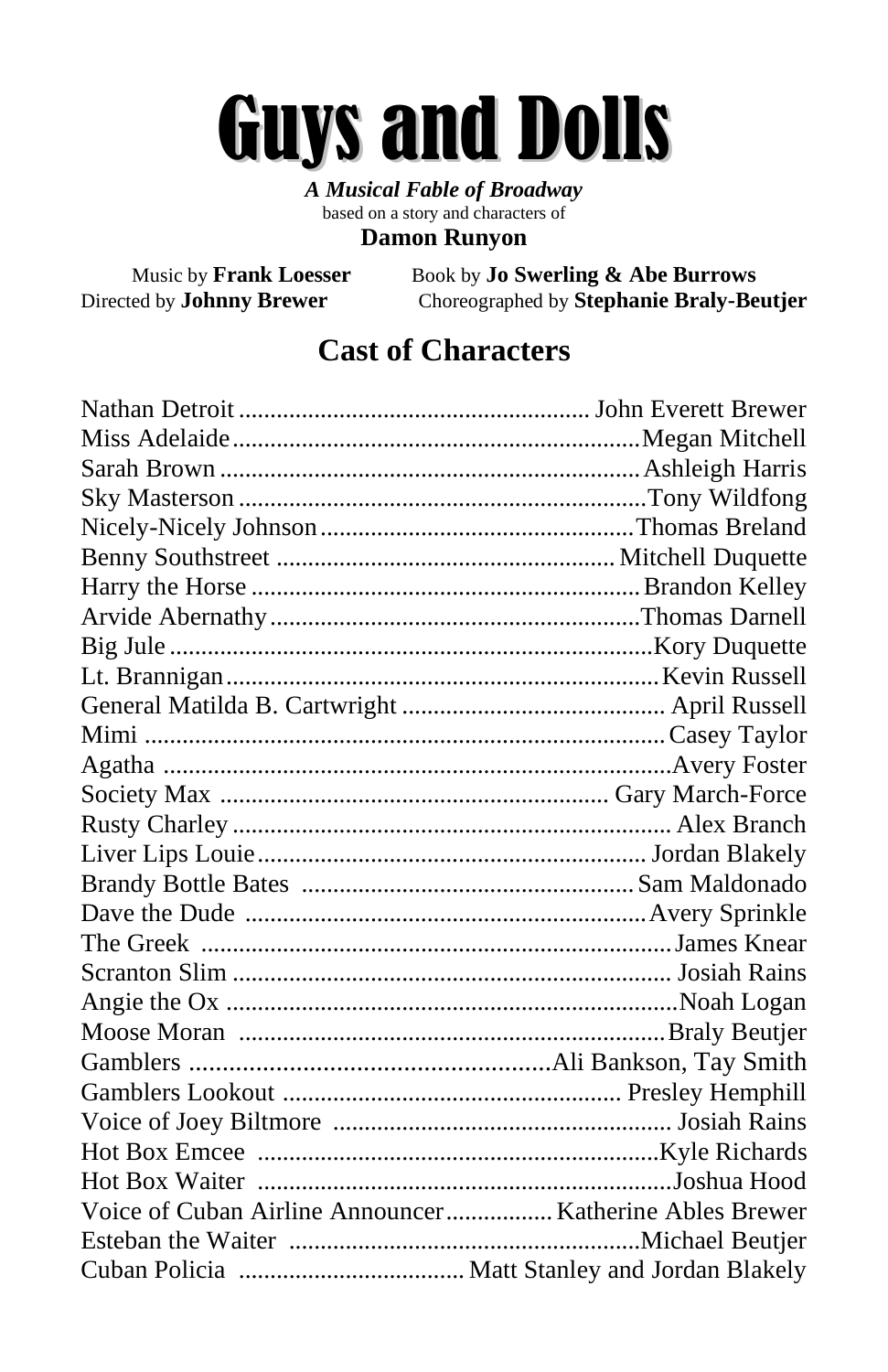#### **Guys and Dolls Main Chorus, Dancers And Runyonland Characters**

| Breanna Ballew, Madeline Smith, Annabelle Prance               |
|----------------------------------------------------------------|
| Anna Claire Vaughn, Claire Richards, Avery Foster              |
|                                                                |
| Millie-Claire Woodard, Emma Hinote, Hannah Yost                |
| Sara-Elizabeth Phillips, Lila Jane Bonds and Casey Taylor      |
| <b>The Mission Band  Mallory Howe, Avery Foster, Tay Smith</b> |
| Breanna Ballew, Dana Thomas, Claire Richards                   |
| Annabelle Prance, Josie Duquette, Gracie Poole, Abbie Saint    |
|                                                                |
| Bushell and a Peck/Havana Dancers Mamie Patton                 |
|                                                                |
| Sara-Elizabeth Phillips, Emma Hinote, Lauren Rains             |
| Catie Wells, Andrea Oliver, Millie-Claire Woodard              |
| Take Back Your Mink Dancers Breanna Ballew, Avery Foster       |
| Josie Duquette, Anna Claire Vaughn, Claire Richards            |
|                                                                |
| Millie-Claire Woodard, Emma Hinote, Hannah Yost                |
| Sara-Elizabeth Phillips, Lila Jane Bonds, Casey Taylor         |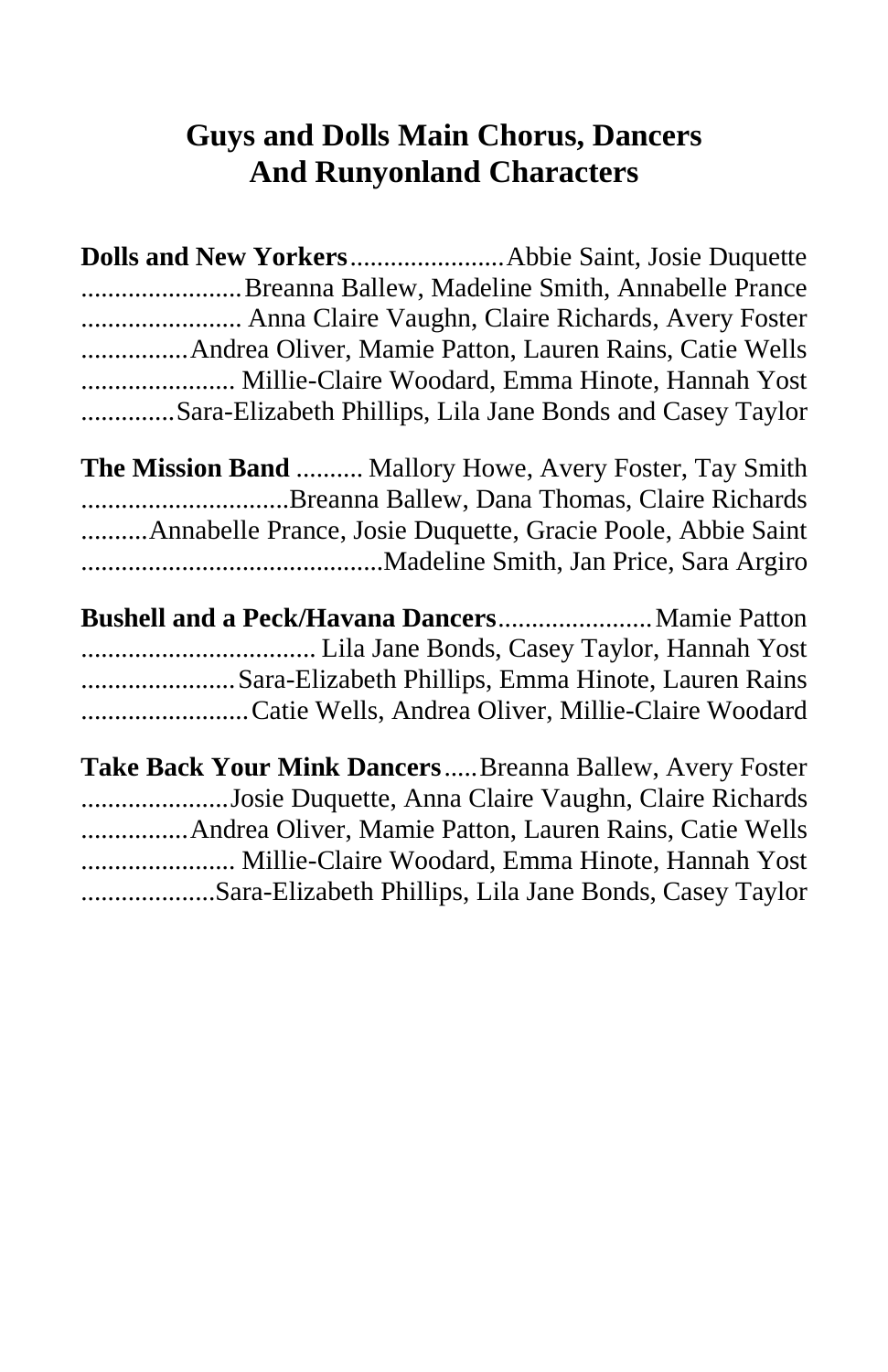## **The Characters of Runyonland**

| The Nagging Girlfriends Sara-Elizabeth Phillips and Catie Wells   |  |
|-------------------------------------------------------------------|--|
| The On-A-Leash Boyfriends  Sam Maldonado and James Knear          |  |
|                                                                   |  |
|                                                                   |  |
|                                                                   |  |
|                                                                   |  |
|                                                                   |  |
|                                                                   |  |
|                                                                   |  |
|                                                                   |  |
| The Sightseers  Annabelle Prance, Breanna Ballew and Gracie Poole |  |
| The Texan and Texan's Wife Rodger King and Ali Bankson            |  |
|                                                                   |  |
| The Baby Buggy Couple Andrea Oliver and Braly Beutjer             |  |
|                                                                   |  |
|                                                                   |  |
|                                                                   |  |
|                                                                   |  |
| The Sweater GirlsAbbie Saint, Madeline Smith and Avery Foster     |  |



Al Hirschfeld Caricature – 1992 Broadway Revival